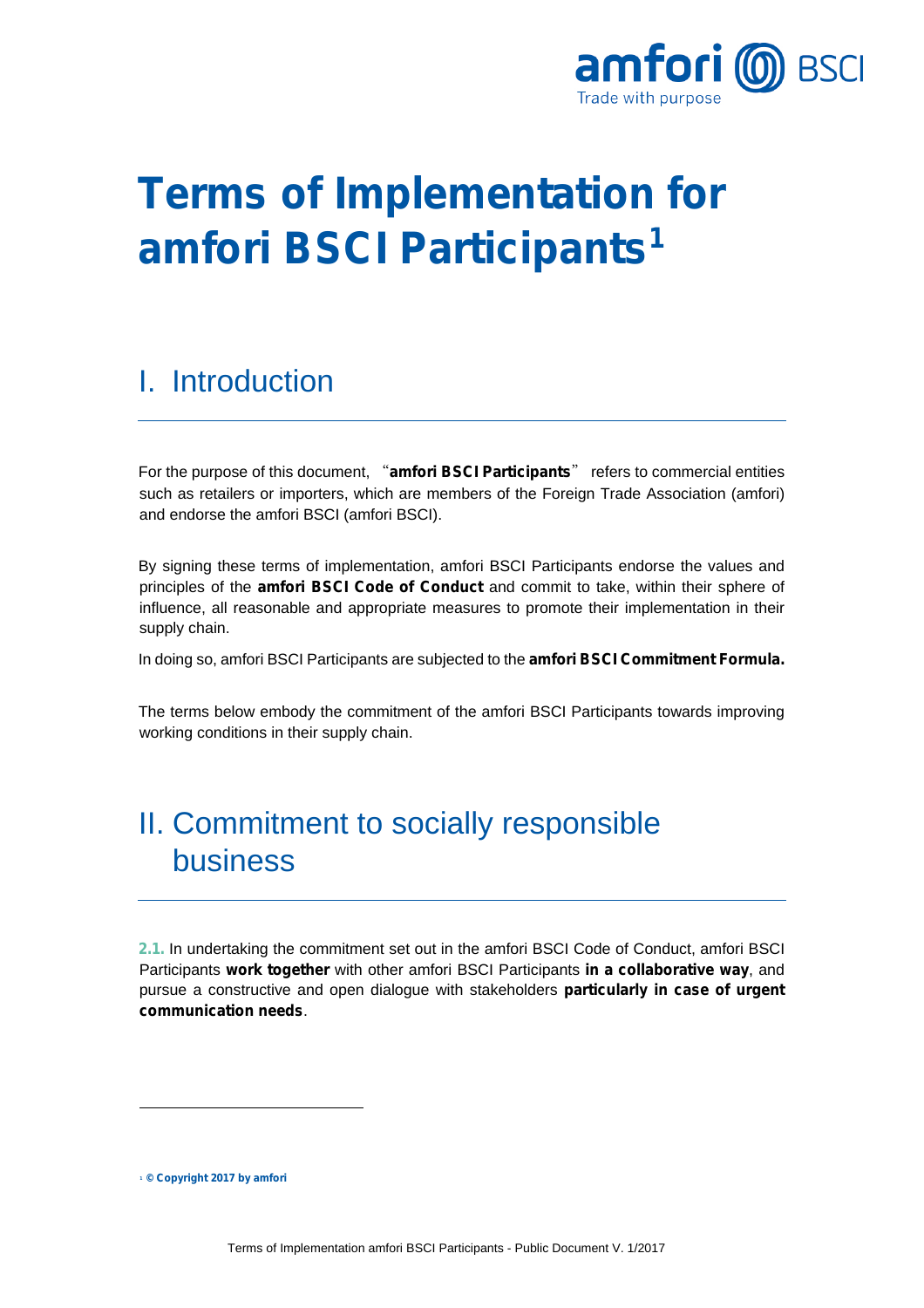**2.2.** amfori BSCI Participants **actively communicate** their endorsement of the amfori BSCI Code of Conduct through their company organization and to their business partners and relevant stakeholders.

**2.3.** amfori BSCI Participants require their business partners **to work towards full observance of the Code of Conduct** and the specific Terms of Implementation. They communicate the amfori BSCI Code of Conduct, Terms of Implementation and amfori BSCI Glossary to their business partners and expect them to cascade the information to the different business partners relevant in the targeted supply chain.

**2.4.** amfori BSCI Participants have the **strategy, procedures and sufficient resources in place to meet the responsibilities related to the amfori BSCI** Code of Conduct and **ensure that there is continuous improvement in its implementation.** 

**2.5.** amfori BSCI Participants understand that, when **holding the responsibility to follow up** the efforts of their **business partners** towards full observance of the amfori BSCI Code of Conduct they abide by the values and the procedures of amfori BSCI.

**2.6.** amfori BSCI Participants **acknowledge that neglecting the values and principles of the Code of Conduct** and/or violating these Terms of Implementation are sufficient grounds for the termination of their status as amfori BSCI Participant. The burden of proof in this respect shall lie with amfori/amfori BSCI.

## III. Embedding social responsibility into the business enterprise culture

**3.1.** amfori BSCI Participants (e.g. through their buying practice such as price and/or delivering time) should not put their business partners in a position that prevents them from adhering to the amfori BSCI Code of Conduct.

**3.2.** Purchasing and other relevant departments (or individuals) should be trained and incentivised in a manner that allows them to contribute to the integration of the principles of responsible business in the amfori BSCI Participants' company cultures.

**3.3.** amfori BSCI Participants will complete **all mandatory amfori BSCI trainings** within the first 6 months of their membership.

**3.4.** amfori BSCI Participants **stay actively engaged and up-to-date** in the amfori BSCI implementation.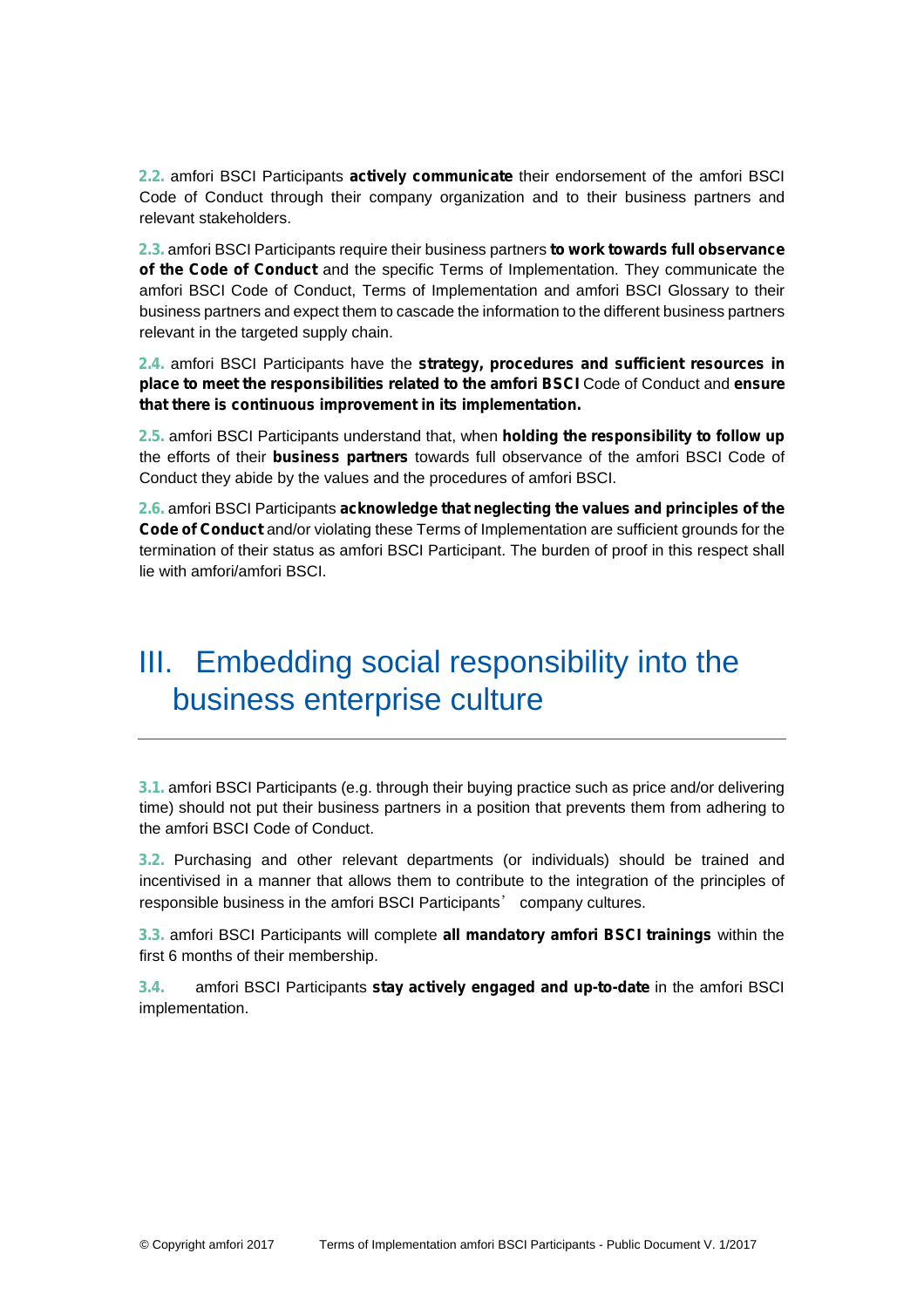## IV. Cooperation and empowerment in the supply chain

**4.1.** amfori BSCI Participants **engage in training and support their own staff** as well as that of their business partners in order **to build the necessary capacities** to achieve and uphold the principles set out in the amfori BSCI Code of Conduct.

**4.2.** amfori BSCI Participants **seek a constructive and open dialogue with their business partners over their ability to observe the amfori BSCI Code of Conduct** and assist them in order to help them meet these expectations.

**4.3.** amfori BSCI Participants **encourage the active co-operation between management and workers, and/or their representatives**, in the development and implementation of systems and procedures that result in the successful implementation of the amfori BSCI Code of Conduct.

**4.4.** amfori BSCI Participants work in cooperation with their business partners (particularly with producers going through the monitoring process) **to identify the root causes** of any discrepancy in their conduct with the amfori BSCI Code of Conduct and work towards improvements in a step wise approach.

#### V.Due diligence in the supply chain

**5.1.** amfori BSCI Participants **commit to act diligently** in (a) assessing actual and potential adverse impacts of their business against the values and principles of the amfori BSCI Code of Conduct; (b) identifying in the **supply chain** where the most significant risks for these adverse impacts may occur and (c) acting upon them with the aim of preventing and/or addressing them in line with the amfori BSCI Code of Conduct.

**5.2.** amfori BSCI Participants **gather and assess reliable information** about their business partners' responsible behaviour and keep the necessary documentary evidence that they have acted diligently.

**5.3.** amfori BSCI Participants **identify the business partners that shall be included in the amfori BSCI monitoring process** to promote the necessary changes towards improving working conditions. They **seek further detail** on the root causes of any discrepancy with the principles of the amfori BSCI Code of Conduct and are proactive and comprehensive **in the implementation** of necessary corrective actions, particularly when sourcing from high-risk regions or sectors.

**5.4.** amfori BSCI Participants require that **their business partners (particularly those that are in the amfori BSCI monitoring process) regularly report** on their progress in implementing and/or upholding the amfori BSCI Code of Conduct as well as the effectiveness of their responses to adverse impact to the values and principles of the amfori BSCI Code of Conduct they may have been involved in.